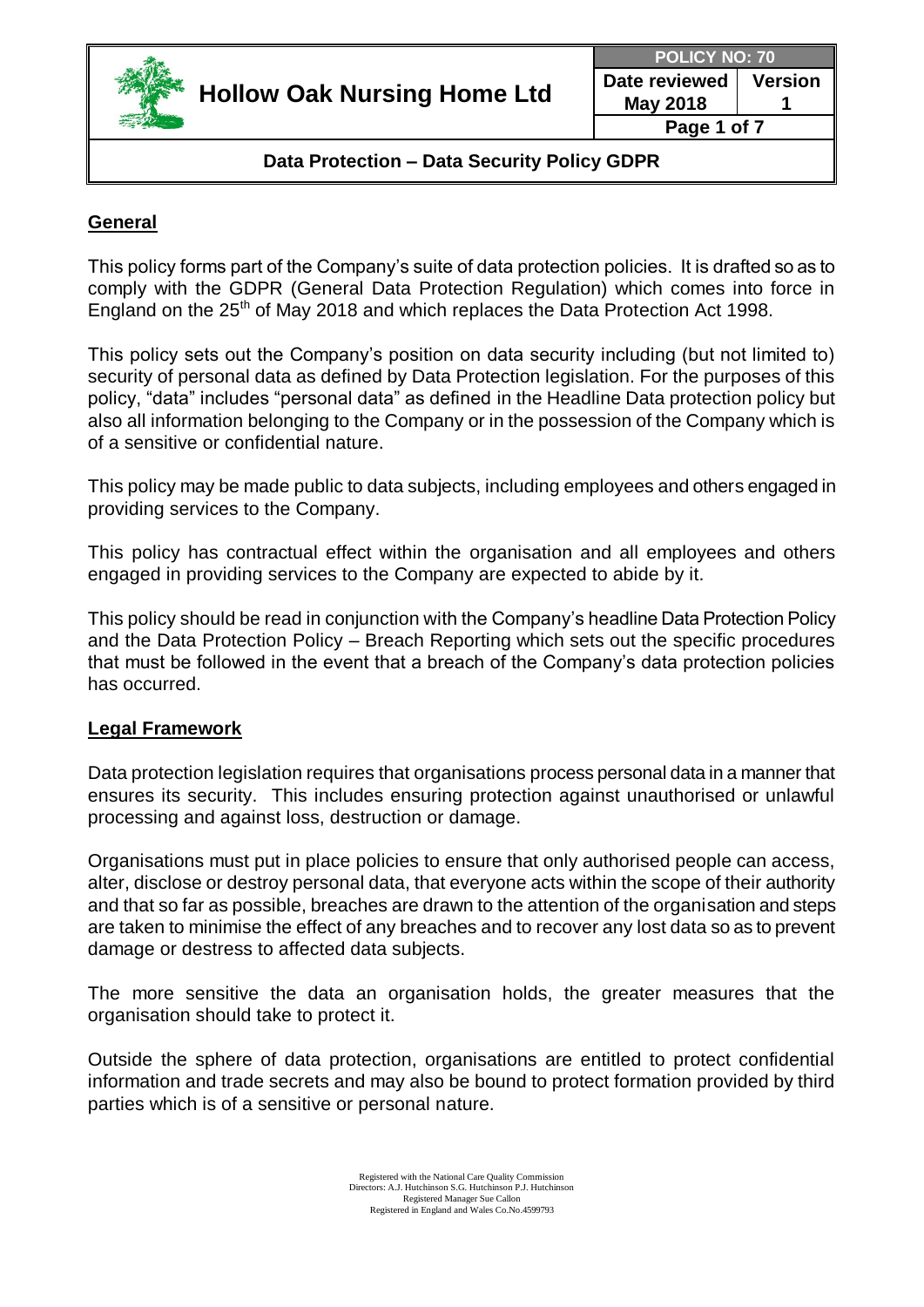

**Date reviewed May 2018 Version 1**

**Page 2 of 7**

# **Data Protection – Data Security Policy GDPR**

# **Data Security Measures – Employees and Contractors**

All employees and those engaged in providing services to the Company are expected to abide by the following data security measures:-

- a) Data may be transmitted only over secure networks. Transmission over unsecured networks is not permitted in any circumstances. The Company's computer network is a secure network but employees should not send data from their own e-mail accounts or from other networks (including mobile phone networks) without seeking the advance permission of their manager and (where the information to be sent includes personal data) the data protection officer.
- b) Incoming and outgoing e-mails will be stored on the Company's e-mail system. Emails will be deleted from time to time. Any data contained in the body of an e-mail (whether sent or received) which needs to be kept for any period of time should be stored securely. Where that data is personal data, it should only be copied and stored where it is necessary to do so for one or more purposes outlined in the Company's privacy notices.
- c) Where data is to be sent by facsimile transmission, wherever possible the recipient should be informed in advance of the transmission.
- d) Where data is to be transferred in hard copy form it should be passed directly to the recipient or sent using the recipient's name and marked "private & confidential – for addressee only".
- e) No data may be shared informally and if an employee, agent, sub-contractor, or other party working on behalf of the Company requires access to any personal data that they do not already have access to and/or are not entitled to access in the normal course of performing their duties, such access should be formally requested from the data protection officer.
- f) All hard copies of data, along with any electronic copies stored on physical, removable media should be stored securely in a locked box, drawer, cabinet or similar.
- g) Desks should be left clear at the end of each working day and hard copies of data should not be left on desks unless the room in which the data is located can be locked.
- h) No data may be transferred other than in the normal course of business to any person, whether such parties are working on behalf of the Company or not, without the advance authorisation of the data protection officer.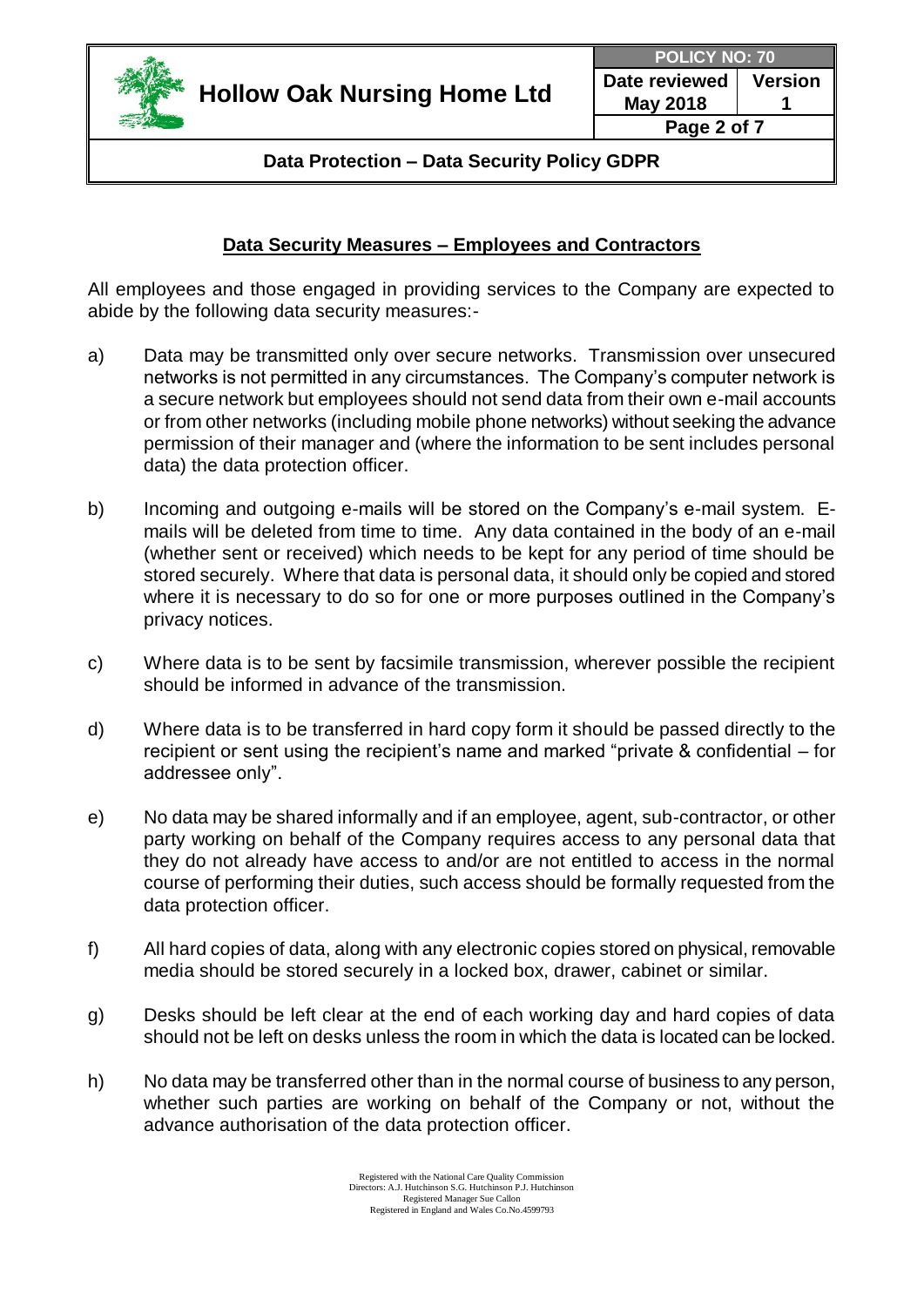

**Date reviewed May 2018 Version 1**

**Page 3 of 7**

## **Data Protection – Data Security Policy GDPR**

- i) Data must be handled with care at all times and should not be left unattended or on view to unauthorised employees, agents, sub-contractors or other parties at any time;
- j) If data is being viewed on a computer screen and the computer in question is to be left unattended for any period of time, the user must lock the computer and screen before leaving it.
- k) All computer users should log out of the computer system when they finish work for the day and switch the system off. Do not simply leave the system on standby.
- l) Any unwanted copies of data (i.e. printouts or electronic duplicates) that are no longer needed should be disposed of securely. Hard copies should be shredded and electronic copies should be deleted permanently.
- m) No data should be transferred to any device personally belonging to an employee save with the express permission of your manager or the data protection officer.
- n) Data may only be transferred to devices belonging to agents, contractors, or other parties working on behalf of the Company where the party in question has agreed to comply fully with this policy, with Data Protection legislation and with confidentiality more widely, which may include demonstrating to the Company that all suitable technical and organisational measures have been taken.
- o) All data stored electronically should be backed up and the Company shall put in place such measures as are necessary to ensure the regular backing up of data. Wherever possible, all backups will be encrypted.
- p) All passwords used to protect data should be changed regularly and should not use words or phrases that can be easily guessed or otherwise compromised. All passwords must contain a combination of uppercase and lowercase letters, numbers, and symbols.
- q) Under no circumstances should any passwords be written down or shared between any employees, agents, contractors, or other parties working on behalf of the Company, irrespective of seniority or department. If a password is forgotten, it must be reset using the applicable method.
- r) All data held by the Company shall be regularly reviewed for accuracy and completeness. Where the Company has regular contact with data subjects, any data held about those data subjects should be confirmed regularly. If any data is found to be out of date or otherwise inaccurate, it should be updated and/or corrected immediately where possible. If any data is no longer required by the Company, it should be securely deleted and disposed of.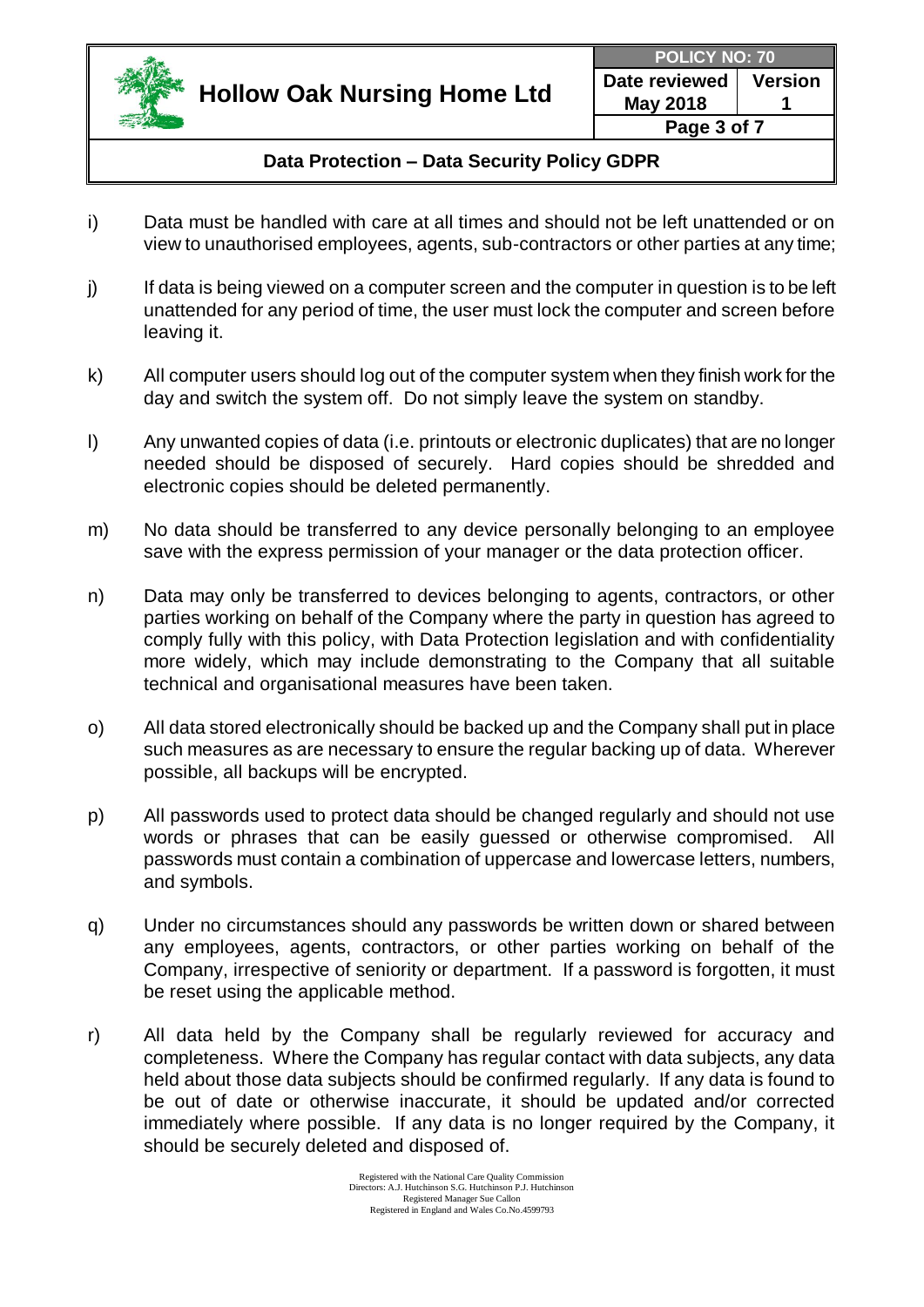

**Date reviewed May 2018 Version 1**

**Page 4 of 7**

# **Data Protection – Data Security Policy GDPR**

- s) Where data held by the Company is used for marketing purposes, only authorised employees may carry out marketing activities. No other employee is authorised to carry out such activities.
- t) Any request for references must be handled by the Registered Manager and/or a director of the company. No employee is authorised to write a reference for a fellow employee or ex-employee which in any way mentions the Company or makes any comment about that employee or ex-employee's abilities to do their job or their suitability for another post. Personal references may be given provided they are first approved by the Registered Manager or a director of the Company.

#### **Data Security Measure – Company Obligations**

The Company shall ensure that:-

- a) All employees, agents, contractors, or other parties working on behalf of the Company are made fully aware of both their individual responsibilities and the Company's responsibilities under data protection legislation and under the Company's suite of data protection policies, and, where necessary, shall be provided with a copy of the Company's suite of data protection policies.
- b) Only employees, agents, sub-contractors, or other parties working on behalf of the Company that need access to and use of data in order to carry out their assigned duties correctly shall have access to personal data held by the Company.
- c) All employees, agents, contractors, or other parties working on behalf of the Company handling data will be appropriately trained to do so.
- d) All employees, agents, contractors, or other parties working on behalf of the Company handling data will be appropriately supervised.
- e) Methods of collecting, holding and processing data shall be regularly evaluated and reviewed.
- f) All employees, agents, contractors, or other parties working on behalf of the Company handling data will be bound to do so in accordance with the principles of data protection legislation and the Company's data protection policies.
- g) All agents, contractors, or other parties working on behalf of the Company handling data must ensure that any and all of their employees who are involved in the processing of data are held to the same conditions as those which apply to employees of the Company.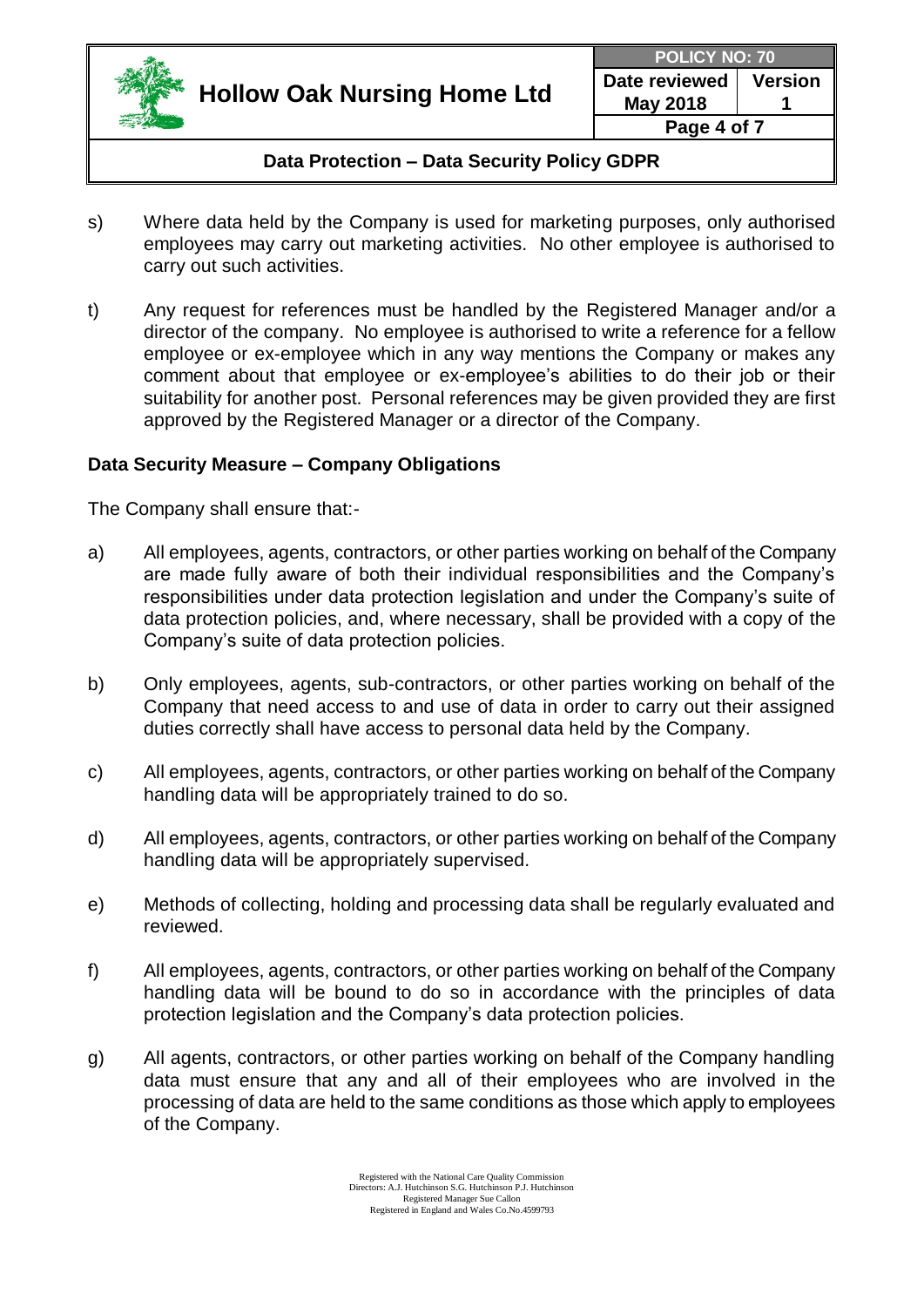

**Date reviewed May 2018 Version 1**

**Page 5 of 7**

# **Data Protection – Data Security Policy GDPR**

h) Where any agent, contractor or other party working on behalf of the Company handling data fails in their obligations regarding personal data or confidential information, wherever practicable that party shall indemnify and hold harmless the Company against any costs, liability, damages, loss, claims or proceedings which may arise out of that failure.

# **Data Storage and Data Sharing**

The Company will only store or transfer personal data within the European Economic Area (the "EEA"). The EEA consists of all EU member states, plus Norway, Iceland, and Liechtenstein. This means that personal data will be fully protected under the GDPR or to equivalent standards by law.

#### **Data Sharing**

Please contact Phill Hutchinson Hollow Oak Nursing Home Ltd phill@hollowoaknursinghome.co.uk for further information about the particular data protection mechanisms used by the Company if/when transferring personal data to another country.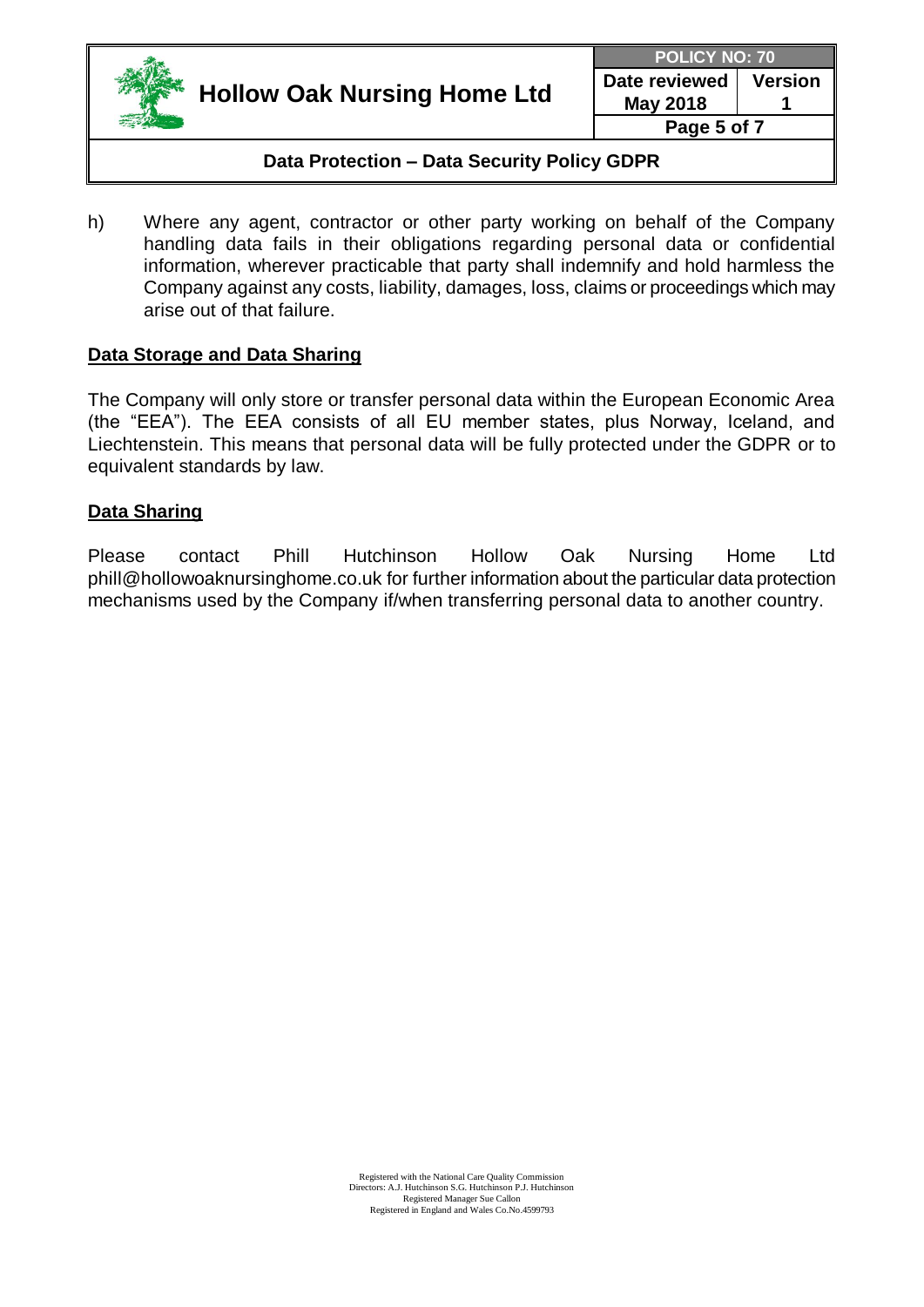

|  | <b>POLICY NO: 70</b> |  |
|--|----------------------|--|
|  |                      |  |

**Date reviewed May 2018 Version 1 Page 6 of 7**

**Data Protection – Data Security Policy GDPR**

Registered with the National Care Quality Commission<br>
Registered Manager Sue Callon<br>
Registered Manager Sue Callon<br>
Registered in England and Wales Co.No.4599793